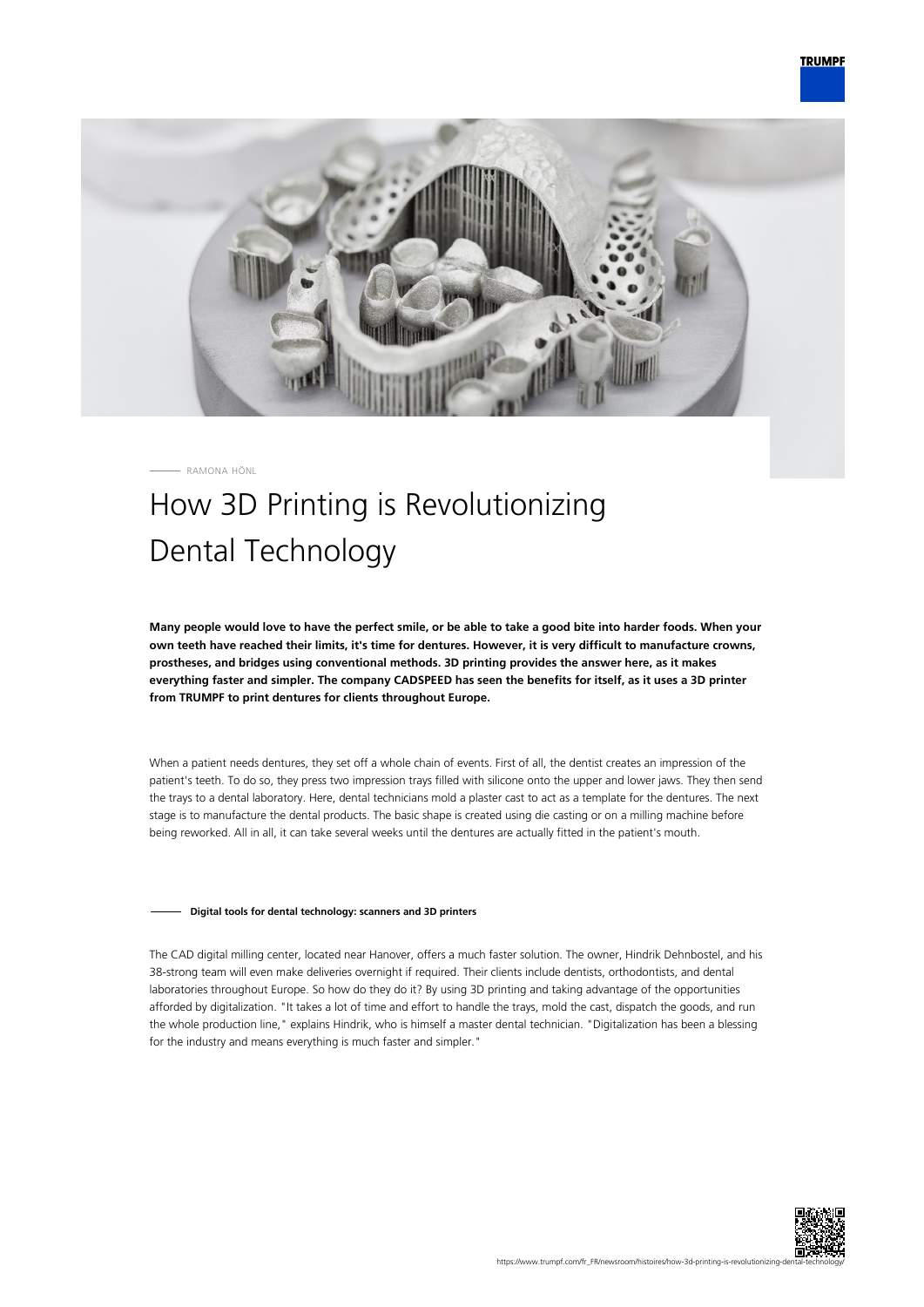

Hindrik Dehnbostel uses a TRUMPF 3D printer to manufacture dentures for clients throughout Europe.



On the TruPrint 1000 3D printer from TRUMPF, two laser beams build up the denture in the powder bed.



Dentures from the TruPrint 1000 3D printer from TRUMPF.

For example, instead of relying on impression trays, CADSPEED offers its clients the use of so-called intra-oral dental scanners. These are manual scanners equipped with sensor systems, which dentists can use to digitally map the patient's mouth in 3D. This data can then be processed further directly, negating the need for a plaster cast. As a result, the whole process is faster, more affordable, and more precise.

## **Improved dental product quality due to 3D printing**

3D printing brings with it a whole host of advantages when it comes to manufacturing dentures. One of the biggest benefits is the improved quality. Dental technicians almost always struggle with space constraints. It's almost impossible to map corners and edges using a milling machine – the tooth is simply too small and the requirements too high. In addition, the tools cannot reach all areas and sometimes break off. Such problems do not exist when using a 3D printer. Even delicate structures can easily be created as the component is built up layer-by-layer and the process is controlled by a software program. There are also no tools which could break.

#### **Less material wasted with 3D-printed teeth**

3D printing also uses the material more efficiently. In the conventional method, dental technicians first create the basic shape and then hollow it out. This means that up to 80 percent of the material ends up being thrown out. In contrast, a 3D printer only needs the exact amount of powder required to create the component. This not only saves you money, it also benefits the environment. A further advantage of 3D printing is that, on an hourly comparison, the whole process is much faster. Dental technicians normally need around 20 minutes per tooth. However, in the space of just two to three hours a 3D printer can manufacture up to 70 teeth per cycle on a platform – which equates to less than three minutes per tooth. "When you're running at full capacity and need to produce a lot, 3D printing really comes into its own," comments Hindrik.

#### **TRUMPF 3D printer produces teeth in three-shift mode**

Since November 2017, CADSPEED has also been using a [TruPrint 1000](https://www.trumpf.com/fr_FR/produits/machines-systemes/systemes-de-fabrication-additive/truprint-1000/) from TRUMPF with multilaser functionality. Two laser beams melt on the denture geometries at the same time, which significantly speeds up the process. Hindrik Dehnbostel